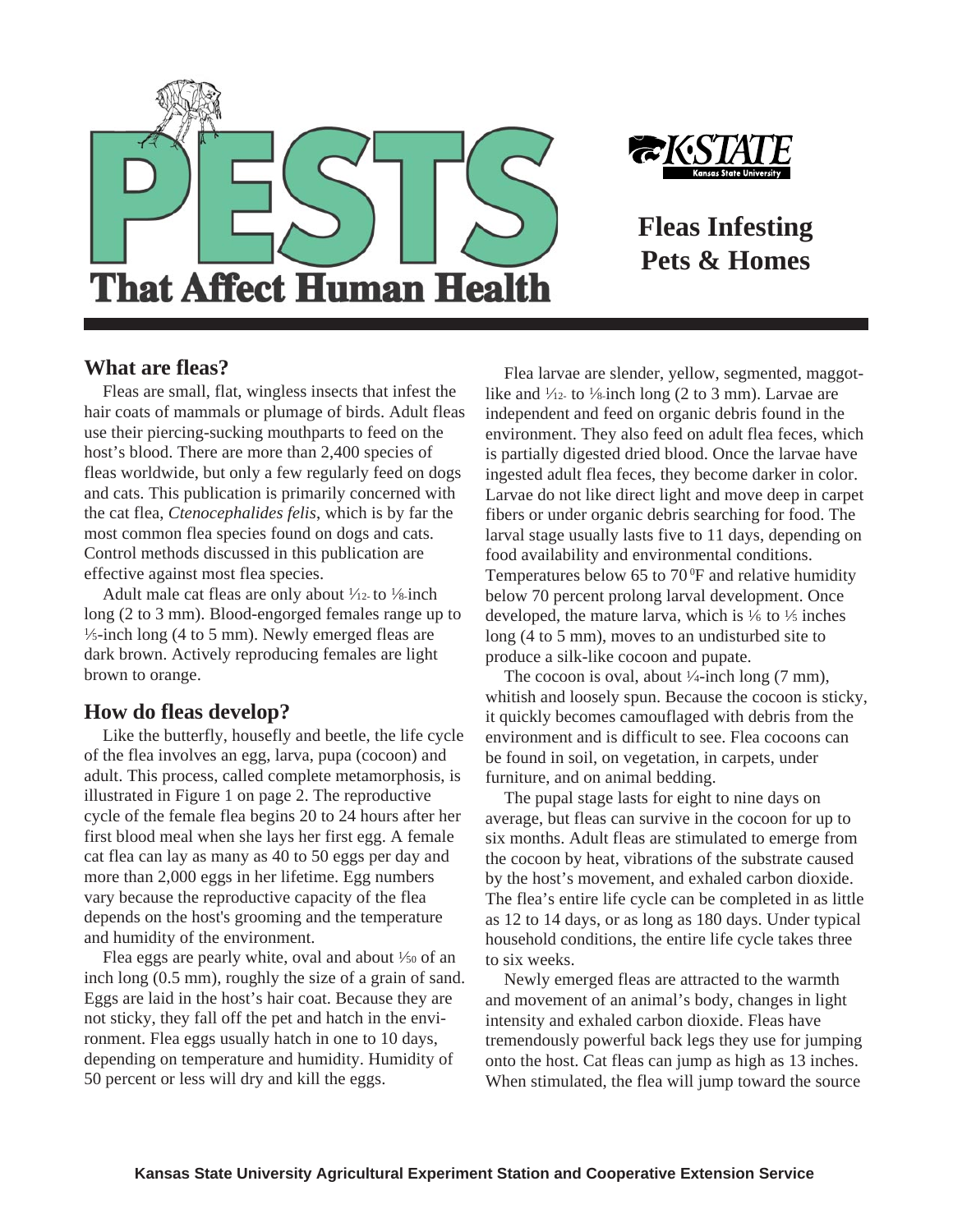

1 to 5 mm long

of the stimulus and try to attach to a suitable host. Fleas are found in the carpet and most often bite humans before finding their preferred host (dog, cat, ferret, raccoon, opossum, etc.). Newly emerged fleas can survive for one to two weeks without feeding, but as soon as they find a suitable host, they will feed and mate, and females will begin producing eggs within 20 to 24 hours.

Female cat fleas consume up to 15 times their body weight in blood daily. Adult cat fleas are permanent ectoparasites. Actively reproducing adults remain on the host, feeding and laying eggs, while immature stages are found in the host's environment. An adult cat flea that is removed from its host will usually die within two to four days if it is unable to find another host. While feeding, fleas deposit large quantities of partially digested blood, which appears as dark reddish to black feces. The flea feces can be found in the hair coat of the pet and on the pet's bedding.

# **What problems do fleas cause?**

In the United States, fleas are the most common ectoparasites on dogs and cats. Infestations commonly occur in homes, and the irritating bites of fleas are well known to many pet owners. During feeding, fleas inject saliva into the skin. The saliva contains proteins that cause allergic skin reactions. Flea allergy dermatitis is the most common skin disorder of domestic dogs in the United States. Not only are fleas major nuisance pests that produce irritation and allergic dermatitis, they also transmit *Dipylidium caninum,* or double-pore tapeworm, the most common tapeworm of dogs and cats. The cat flea is a principal carrier of murine typhus, a disease that affects humans, rodents, and other small mammals along the Pacific and Gulf coasts. In addition, cat fleas can transmit the bacterium *Bartonella hensalae* between cats. This bacterium causes cat scratch disease.

## **How can fleas be controlled?**

A traditional flea control program involves applying topical insecticides to the infested pet and all animals they come in contact with, along with thorough mechanical and chemical environmental control. However, modern insecticide and drug technology has reduced the need for environmental flea control. Environmental flea control is necessary only in cases of severe flea infestations where pets or their owners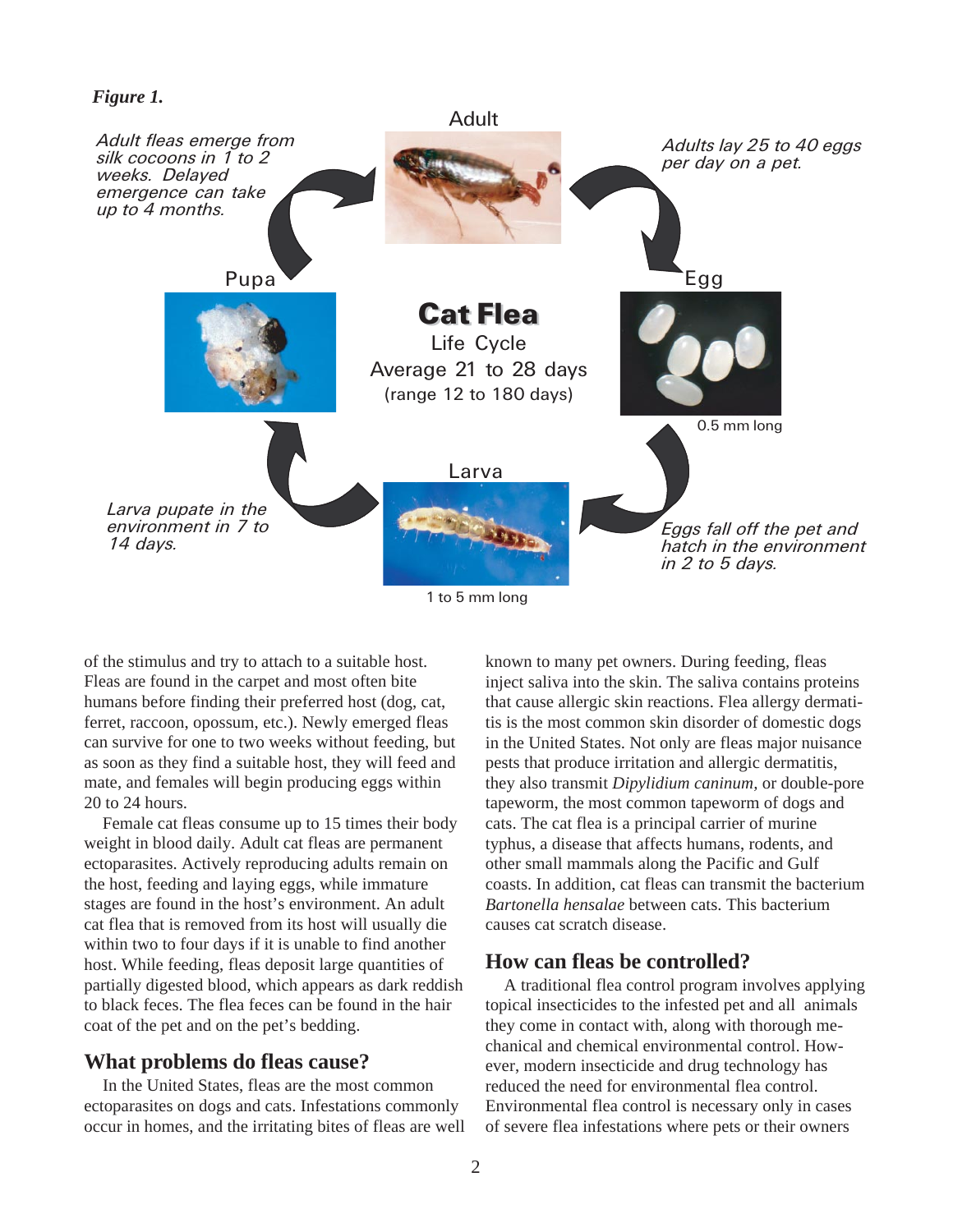are suffering from numerous flea bites and allergic dermatitis. The goals of flea control are to eliminate fleas on pets, eliminate existing environmental infestation, and prevent subsequent reinfestations.

### **Elimination of fleas on pets**

The first step in a flea control program is to kill fleas on the pet to eliminate discomfort. Speed of action is a concern when discussing flea kill on a pet. A spot insecticide applied topically can take 12 to 36 hours for the compound to spread or reach sufficient concentrations to eliminate existing fleas. If a more rapid kill rate is desired, a pyrethroid flea spray may be used on dogs only, or the flea pill nitenpyram may be given to dogs and cats. Several spot or spray insecticides provide good flea control on pets. These include topically applied products, such as fipronil (Frontline), imidacloprid (Advantage), and selamectin (Revolution), and the orally administered pill nitenpyram (Capstar). Natural pyrethrum and pyrethroids often do not perform as well as topical insecticides because of insecticide resistance.

#### **Elimination of existing environmental infestation**

Existing infestations can be eliminated by administering residual insecticides such as fipronil, imidacloprid, or selamectin once a month to kill adult fleas; administering topical, oral or injectable insect growth regulators to stop flea reproduction; repeated application of insecticides and/or insect growth regulators to the premises; or a combination of these practices. In addition, fipronil/(s-methoprene) (Frontline Plus) or selamectin can kill adult fleas and prevent flea reproduction. Many of the new topical and systemic compounds can eliminate existing flea populations without the need for premise treatments. But as previously mentioned, treatment of the premises may still be necessary in cases of massive flea infestations or severe pet or human allergy to fleas.

#### **Preventing subsequent reinfestations**

After the initial infestation has been eliminated, pets should be placed on a preventive program. Residual insecticides or insect growth regulators (IGRs) should be administered monthly. If IGR preventive programs are used, short-acting adulticides such as nitenpyram may be used periodically.

If environmental flea control is necessary, a thorough understanding of the biology and habitat of fleas is essential for success. Flea eggs will be deposited anywhere the flea-infested pet has access. Sites where the pet spends most of its time will have the greatest

number of flea eggs and are where control measures should be concentrated.

### **Indoor environment**

Mechanical control procedures can enhance the effectiveness of a control program. Mechanical controls also can be used by pet owners who do not wish to use insecticides inside their homes. A vacuum cleaner with a rotary beater bar can remove 15 to 20 percent of the larvae and 32 to 59 percent of the flea eggs in the carpet. Shampooing and or steam cleaning the carpet will reduce the number of fleas but rarely will eliminate a problem without additional control measures. Cleaning the carpet before applying insecticides lifts carpet fibers to allow for maximum penetration of the insecticide.

**After vacuuming, it is important to dispose of or freeze the vacuum bag immediately because eggs and larvae will continue to develop inside the bag, resulting in a reservoir of fleas.**

The pet's bedding should be washed weekly along with other material the pet might sleep on such as throw rugs or blankets. Thorough mechanical control should precede the use of insecticides indoors. While resistance can be a problem, synthetic pyrethroids such as permethrin may offer adequate adulticidal activity for several days. One or two applications at seven- to 14-day intervals is sufficient if the on-animal recommendations are followed. In an environmental control program, the combined use of a residual insecticide and an insect growth regulator (methoprene or pyriproxyfen) will produce the best results.

Insect growth regulators (IGRs) are compounds that inhibit the development of immature stages of insects and disrupt the flea life cycle. In 2003 the only IGRs registered for flea control in the United States were methoprene, pyriproxyfen and lufenuron. These compounds inhibit egg development and kill developing flea larvae. Adult fleas are not killed by IGRs.

While IGRs are highly lethal to immature stages of insects, they are extremely safe for mammals. Methoprene and pyriproxyfen mimic the effect of a natural insect hormone and prevent insects from developing. They can be found in topical and area products. Both methoprene and pyriproxyfen are extremely stable when applied indoors, and they prevent flea development for six to 12 months. When applied on the animal, they prevent fleas from laying viable eggs.

Another type of IGR is lufenuron, which prevents normal development of flea eggs and larvae. Lufenuron works by preventing the immature insect